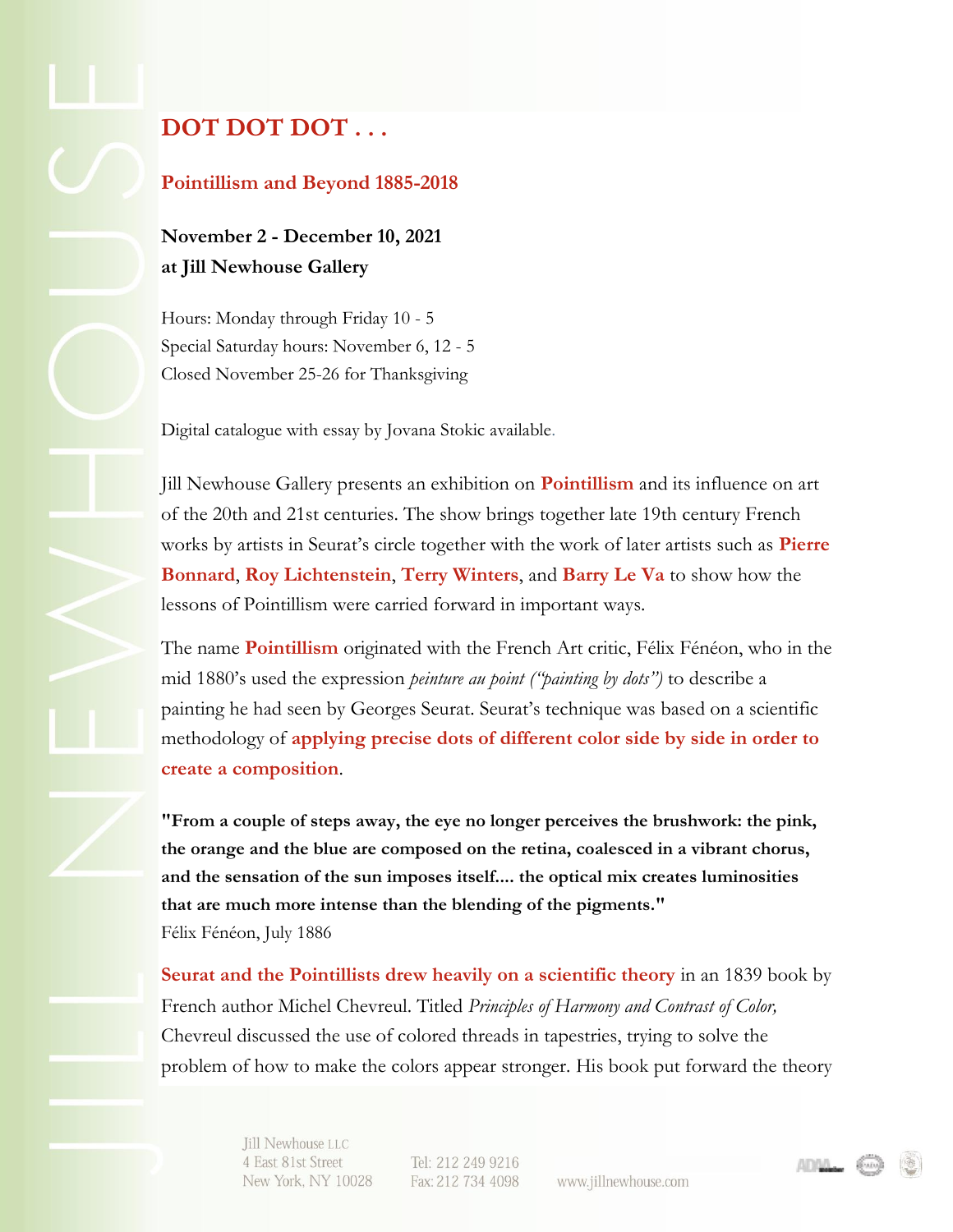that the **placement of one color next to another would greatly impact the strength of each.**

**Pointillism as a movement lasted only a short time** (Seurat died at age 31 in 1891), but its impact was enormous. The movement was also called Neo-Impressionism or Divisionism, and attracted famous artists such as Camille Pissarro (1830-1903), Van Gogh (1853-1890), Paul Signac (1863-1935) and Henri Matisse (1869-1954) along with, **Hippolyte Petitjean** (1854-1929), and **Albert Dubois-Pillet** (1846-1890). And when Belgian artists such as George Lemmen, Theo van Rysselberghe, and Jan Toorop formed the group Les Vingt, the doctrines of Neo-Impressionism spread far outside of France as well.

In curating **Dot Dot Dot...**, we took the impetus from the Pointillists to focus on the concept of both **revolution and idyll**. As Seurat famously depicted ordinary people's leisure, he implicitly invoked democratization and a promise of shared joy in viewing, outside the canon of academic painting. **This was our starting point, to offer works that remind us of modern and contemporary art's desire to be probing, revolutionary and joyful, all at once.**

In this selection that emphasizes open-endedness rather than tracing any linear trajectories, we gathered diverse works of art that celebrate the optical, and speak of the Pointillist legacy in multifaceted ways that all share a conviction in the joy of image making. **In this spirit, we invite you to connect the dots with us in a celebration of the Pointillist vision of the world that once promised a reality of heightened luminosity and vibrancy, and to observe the work of abstract painters who use dots and circular shapes to find the compositional and structural scheme necessary to liberate themselves from representational constraints....** 

Curated by Jovana Stokic, this exhibition is the fifth in a series by the gallery which includes A Contemporary Perspective: The Origins of the Modern Landscape (2020) The Enduring Power of Image: Eugène Delacroix and 21st Century Artists (2019) Pierre Bonnard: Affinites (2018) Edouard Vuillard: Under the Influence (2017)

> Jill Newhouse LLC 4 East 81st Street New York, NY 10028

Tel: 212 249 9216 Fax: 212 734 4098

www.jillnewhouse.com

ADAA.